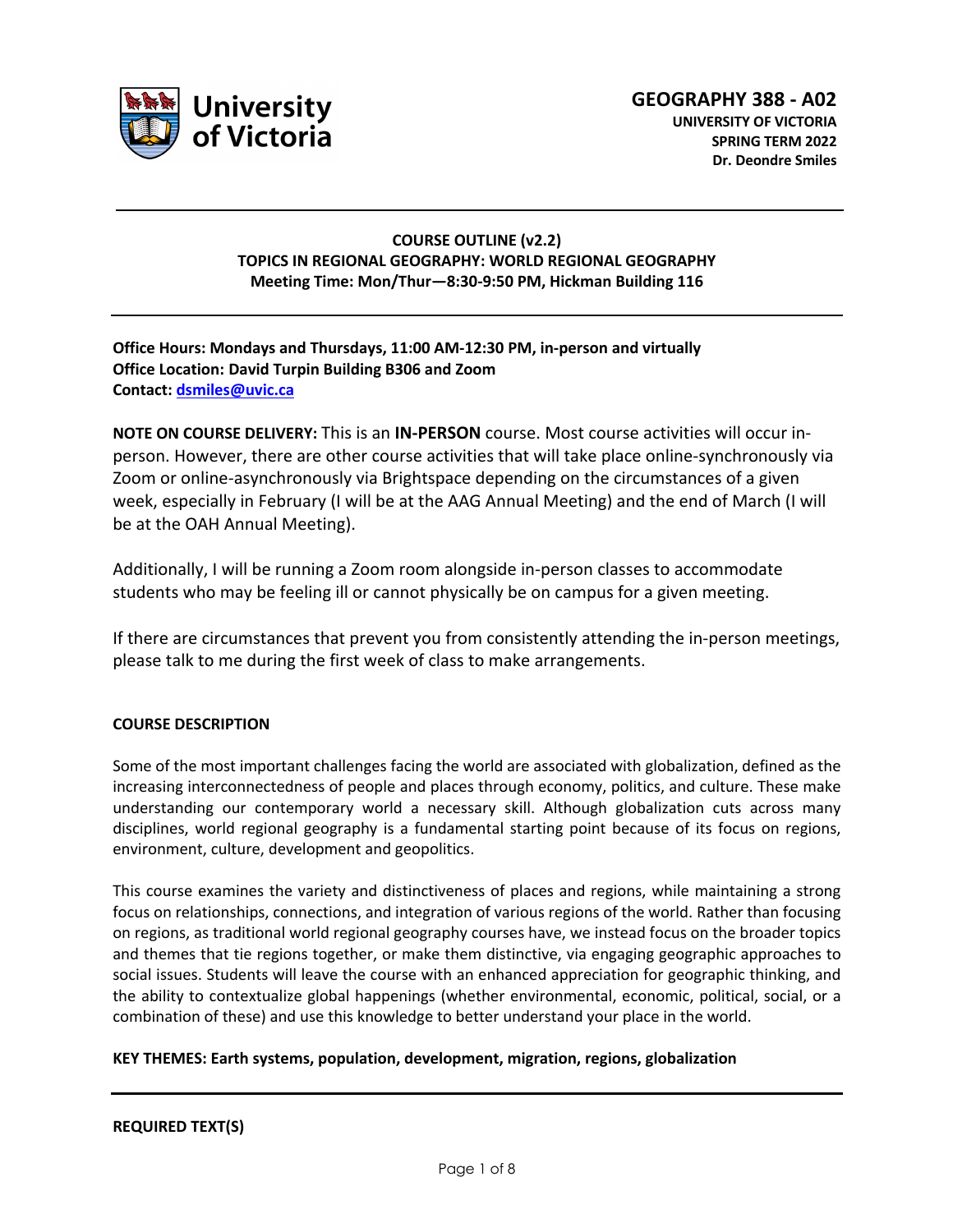We do not have a required textbook in this course. I do not want to burden you with extra financial cost for a textbook that we would use very infrequently. I would much rather highlight the work of scholars and activists who are deeply engaged with the topics and themes that we will discuss throughout the term. Therefore, our required texts will consist of journal articles, book chapters, zines and other publications written primarily by Indigenous authors and communities. I will post all required and supplemental media/readings on Brightspace.

# **LEARNING OUTCOMES**

By the end of this course, students should successfully be able to:

- Name, locate, and describe regions of the world employing key geographical concepts (e.g. climate, water, population, culture).
- Recognize the reciprocal relationships between social and environmental processes.
- Identify and discuss differences and interconnections between world regions (e.g. globalization, development).
- Apply core geographic concepts and methods to examine world events and issues (e.g. conflict, economic agreements, climate change).
- Assess their own place in the world: In what ways am I part of the global system?

# **EVALUATION**

| Grade Breakdown           | %  |
|---------------------------|----|
| <b>Weekly Assignments</b> |    |
| Participation/Attendance  |    |
| <b>Capstone Project</b>   | 35 |

# **Each week of class will constitute a "module" on Brightspace. Each "module" spans a week, normally a Sunday to the following Sunday.**

**Weekly assignments:** In each module there are several smaller assignments (online quizzes, mapping assignments, etc.) due at the end of each "module week" (typically by Sunday evening at 11:59 PM). **The assignments can be completed entirely in front of your computer.** There is also a weekly analysis of current events around the world that falls within this category.

**Participation/Attendance:** This is based upon your attendance and participation in the course during the semester. I recognize that for some students, "in-person" participation may be anxiety inducing and difficult to do in a large class setting. Therefore, I credit different ways of participating than merely speaking up in class.

**Capstone Project:** This assignment, which will be based on a topic chosen by the student and approved by me, will critically engage with a chosen topic that we've covered in class and will seek to generate unique and/or interesting insights that the student uncovers through their research. **This is due during your finals period, in lieu of a traditional in-personal final.**

## **GRADING SYSTEM**

As per the Academic Calendar:

| Grade | <b>Grade point</b><br>value | Grade scale | <b>Description</b> |
|-------|-----------------------------|-------------|--------------------|
|-------|-----------------------------|-------------|--------------------|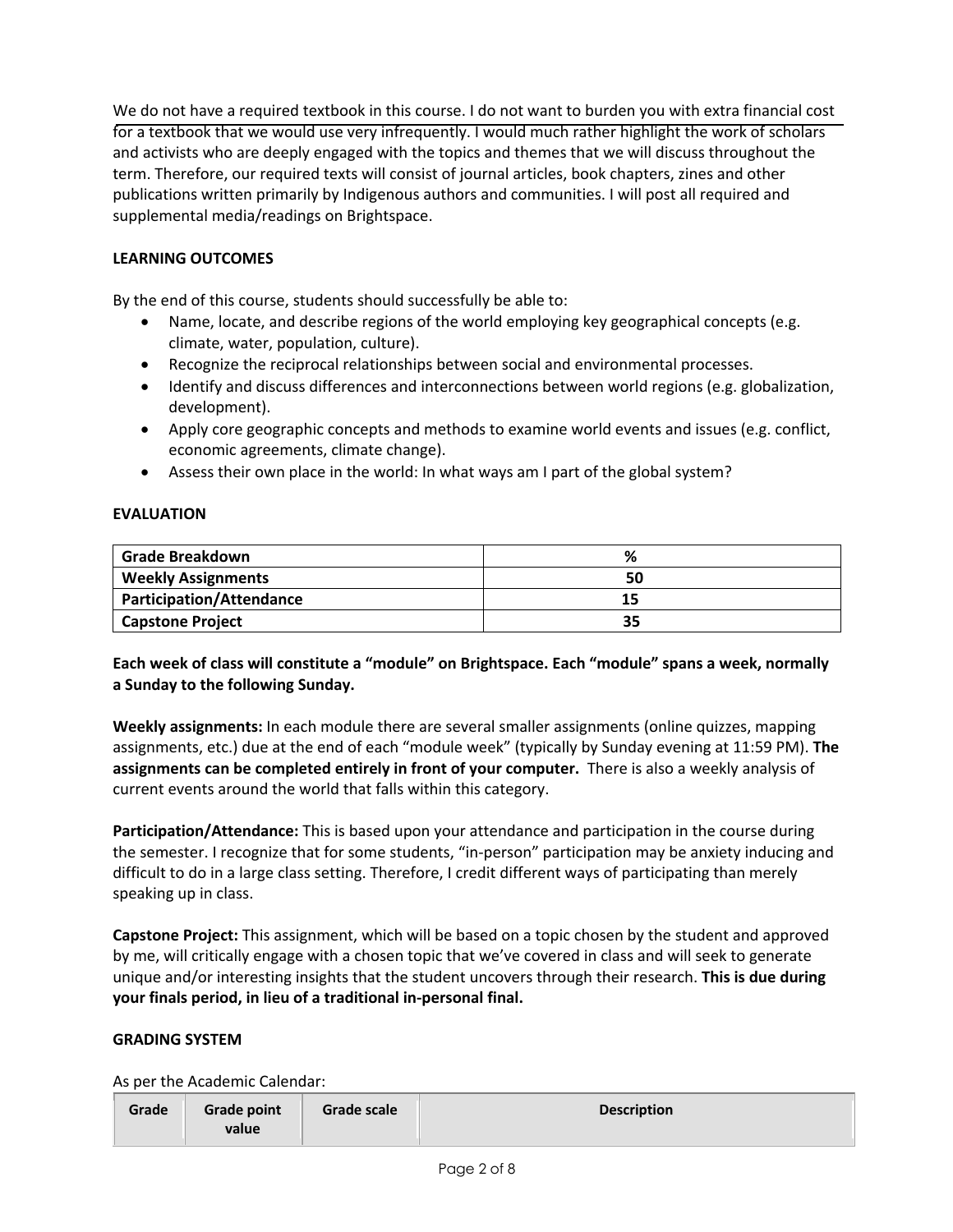| $A+$<br>A<br>А- | 9<br>8      | 90-100%<br>85-89%<br>80-84% | <b>Exceptional, outstanding and excellent performance. Normally</b><br>achieved by a minority of students. These grades indicate a<br>student who is self-initiating, exceeds expectation and has an<br>insightful grasp of the subject matter.  |
|-----------------|-------------|-----------------------------|--------------------------------------------------------------------------------------------------------------------------------------------------------------------------------------------------------------------------------------------------|
| B+<br>B<br>B-   | 6<br>5<br>4 | 77-79%<br>73-76%<br>70-72%  | Very good, good and solid performance. Normally achieved by<br>the largest number of students. These grades indicate a good<br>grasp of the subject matter or excellent grasp in one area<br>balanced with satisfactory grasp in the other area. |
| $C+$            | 3           | 65-69%<br>60-64%            | Satisfactory, or minimally satisfactory. These grades indicate a<br>satisfactory performance and knowledge of the subject matter.                                                                                                                |
| D               | 1           | 50-59%                      | <b>Marginal</b> Performance. A student receiving this grade<br>demonstrated a superficial grasp of the subject matter.                                                                                                                           |
|                 | O           | $0 - 49%$                   | Unsatisfactory performance. Wrote final examination and<br>completed course requirements; no supplemental.                                                                                                                                       |
| N               | 0           | $0 - 49%$                   | Did not write examination or complete course requirements by<br>the end of term or session; no supplemental.                                                                                                                                     |

#### **GEOGRAPHY DEPARTMENT INFO**

- Geography Department website: uvic.ca/socialsciences/geography/
- Geography Department Chair: geogchair@uvic.ca
- Geography Undergraduate Advising: geogadvising@uvic.ca

## **BRIGHTSPACE**

We will have a Brightspace page for the course, where you can find a schedule and download the readings for each week. Additionally, I will provide a "Q & A" discussion forum on Brightspace for students to talk to me and each other about any questions they may have about the readings.

So, if this applies to you, as it likely will to everyone this semester, consult the **Course Q&A discussion** in Brightspace and use the search function. I check and respond to these messages regularly and you may find that I've already addressed your question. If you don't find an answer, post your question to the discussion board. Your classmates may provide an answer before me.

The Course Q&A discussion is not appropriate for questions about your grade, illness, etc. In those situations, an e-mail is the best way to contact me. I will typically check and reply to e-mails and messages in the discussion boards every **24 hours on school days, but please allow up to 48 hours**.

## **POLICY ON LATE ASSIGNMENTS**

*All course work is expected by the due date*. A late penalty of 10% will be taken off each day after the due date. Extensions will be given in extenuating circumstances.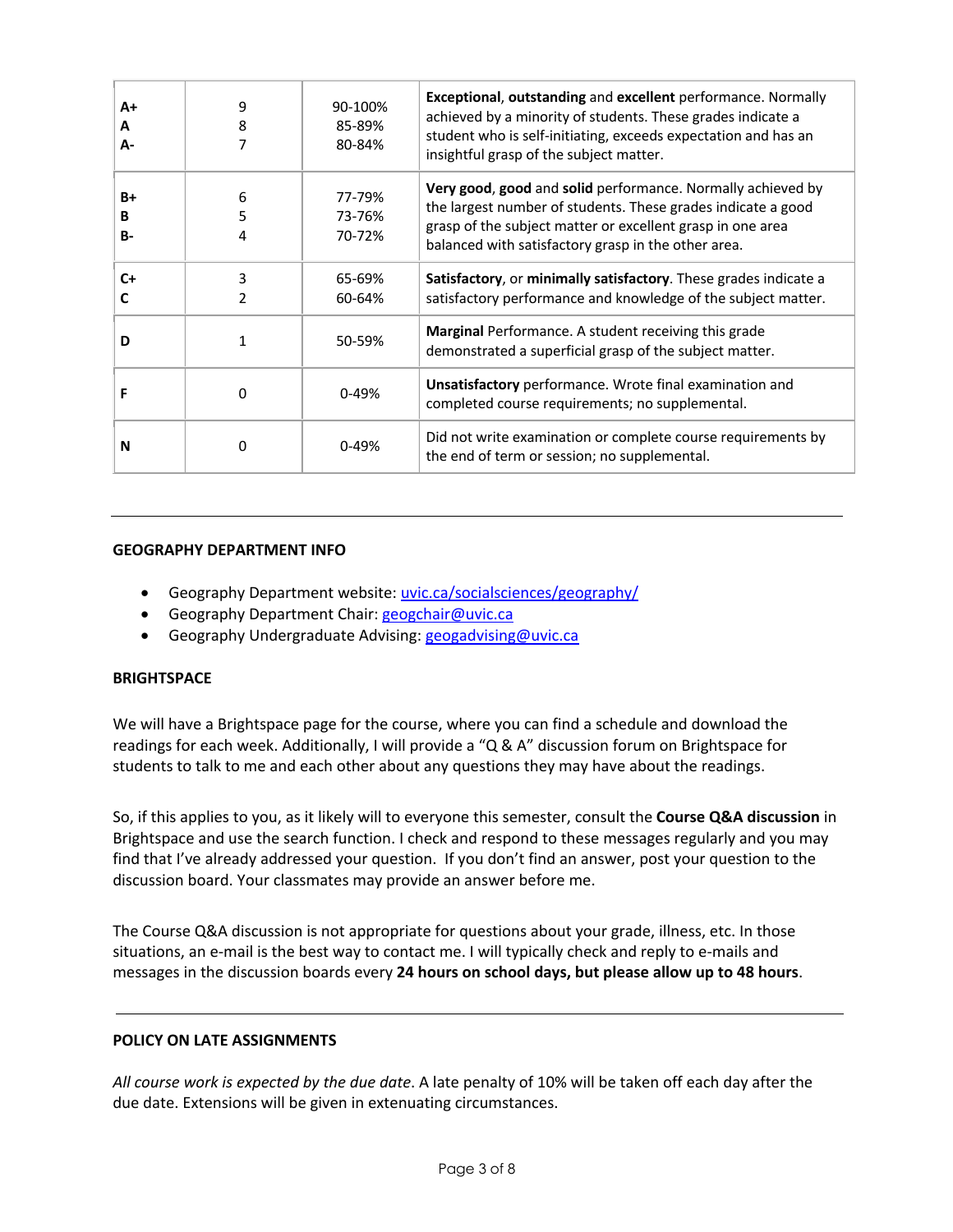## **POLICY ON ATTENDANCE**

You will do best in the course if you are attending class meetings and engaging with the material. I do take attendance in the course, and it counts for up to 15% of your final grade (along with class participation). If you miss enough classes, it will be difficult for you to receive a good grade in the course.

While the attendance grade and participation grade are grouped together, do not take this as 'pressure' to speak up in class if you are uncomfortable doing so, or not feeling in a talkative mood on a given day. Simply put, if you are making a sincere effort to show up and participate, no matter in what form the participation takes, I will recognize that. **You will never be penalized for being shy or not 'speaking up' in class.**

If you have a genuine reason (known medical condition, a pile-up of due assignments on other courses, athletics teams, job interview, religious obligations etc.) for being unable to complete work on time, then some flexibility is possible—please let me know and we can talk about it. Additionally, given the circumstances surrounding the continuing COVID-19 pandemic, if there are ongoing medical, personal, or other issues that are likely to affect your work all semester, then please contact me to discuss the situation. I am willing to make accommodations and be flexible if it will help you be successful in this course.

# **MASK POLICY**

Per B.C. provincial and UVic policy, you are **no longer required to wear a mask in class but are highly encouraged to do so. Please respect your fellow classmates that choose to continue to wear a mask.** The policy on masks in this class will always reflect current provincial and University policy.

## **ACADEMIC INTEGRITY**

It is every student's responsibility to be aware of the university's policies on academic integrity, including policies on **cheating, plagiarism**, **unauthorized use of an editor**, **multiple submission**, and **aiding others to cheat**.

**Policy on Academic Integrity**: web.uvic.ca/calendar/undergrad/info/regulations/academicintegrity.html

If you have any questions or doubts, talk to me, your course instructor. For more information, see uvic.ca/learningandteaching/cac/index.php.

## **Specific Policies for this course:**

• **Assignments**: You must complete all assignments yourself, without any external help or communication, unless the instructions specifically say something else. Your written assignments should be your own original work. You should follow a consistent citation style (e.g. MLA, APA, Chicago) to cite the ideas and words of your research sources. You are free to ask a trusted person to proofread your assignments before you turn them in. This also goes for using any University writing resources. Limited editing of your assignments is permitted but the overwhelming majority of what you turn in must be your own.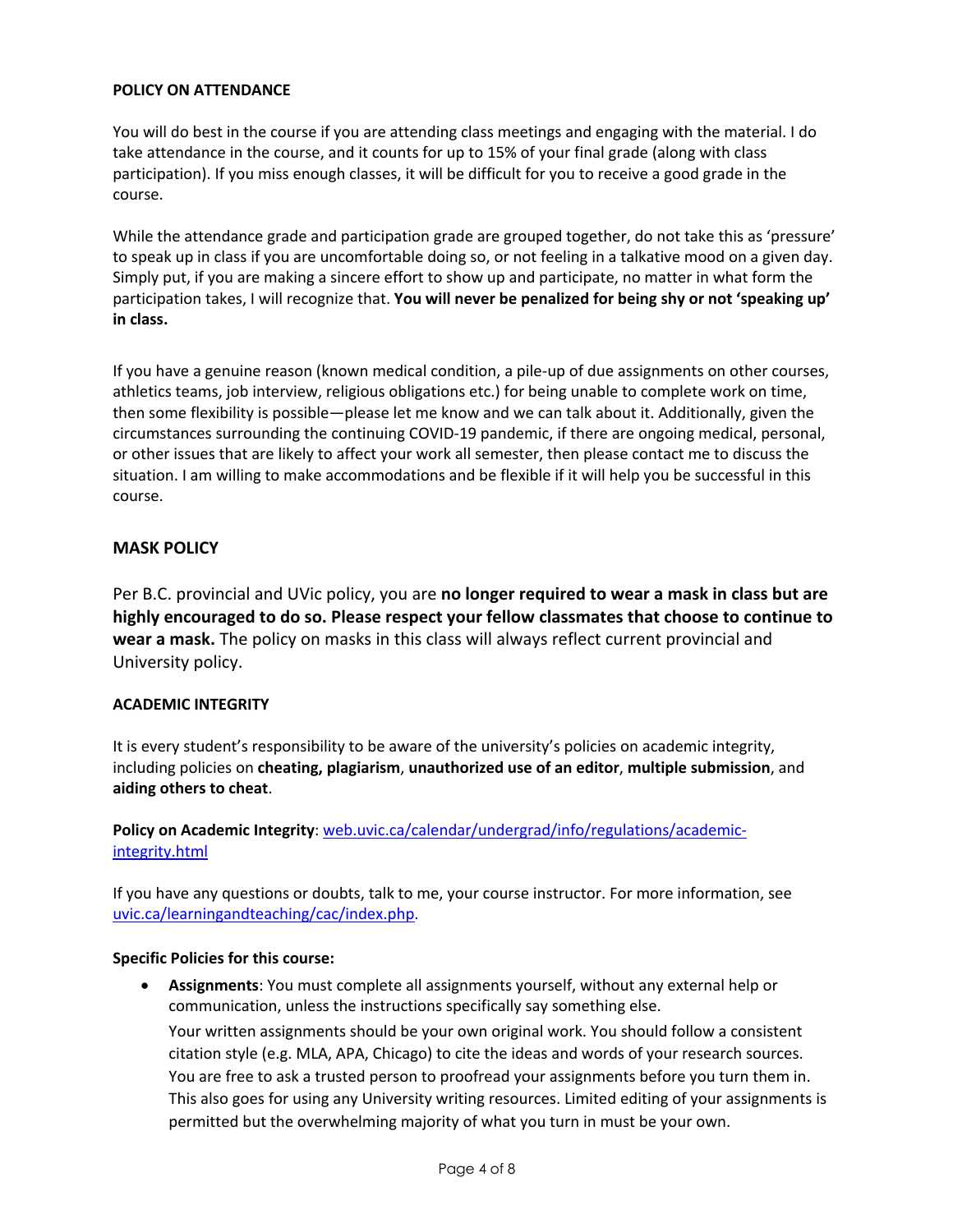- **Reusing past work**: In general, you are prohibited in University courses from turning in work from a past class to your current class, even if you modify it. If you want to build on past research or revisit a topic you've explored in previous courses, please discuss this with me before submitting it.
- **Collaboration and informal peer-review**: The course includes several opportunities for collaboration with your classmates. While study groups and peer-review of written work is encouraged, remember that copying answers is not permitted. If you're unsure about a particular situation, please feel free to ask me ahead of time.

## **ACCESSIBILITY**

Students with diverse learning styles and needs are welcome in this course. In particular, if you have a documented disability or health consideration that may require accommodations, please feel free to approach me and/or the Centre for Accessible Learning (CAL) as soon as possible (uvic.ca/services/cal/). The CAL staff is available by appointment to assess specific needs, provide referrals, and arrange appropriate accommodations. The sooner you let us know your needs, the quicker we can assist you in achieving your learning goals in this course.

#### **POSITIVITY AND SAFETY**

The University of Victoria is committed to promoting, providing and protecting a positive and safe learning and working environment for all its members.

## **SEXUALIZED VIOLENCE PREVENTION AND RESPONSE AT UVIC**

UVic takes sexualized violence seriously, and has raised the bar for what is considered acceptable behaviour. We encourage students to learn more about how the university defines sexualized violence and its overall approach by visiting uvic.ca/svp. If you or someone you know has been impacted by sexualized violence and needs information, advice, and/or support please contact the sexualized violence resource office in Equity and Human Rights (EQHR). Whether or not you have been directly impacted, if you want to take part in the important prevention work taking place on campus, you can also reach out:

> Where: Sexualized violence resource office in EQHR; Sedgewick C119 Phone: 250.721.8021 Email: svpcoordinator@uvic.ca Web: uvic.ca/svp

## **COURSE EXPERIENCE SURVEY (CES)**

I value your feedback on this course. There will be two opportunities to provide feedback—the first opportunity will take place around Week 7 and will provide an opportunity for you to give feedback on the course so far—this will help me to make adjustments going forward. Additionally, towards the end of term, as in all other courses at UVic, you will have the opportunity to complete an anonymous survey regarding your learning experience (CES). The survey is vital to providing feedback to me regarding the course and my teaching, as well as to help the department improve the overall program for students in the future. The survey is accessed online and can be done on your laptop, tablet, or mobile device. I will remind you and provide you with more detailed information nearer the time but please be thinking about this important activity during the course.

#### **WEEKLY CALENDAR**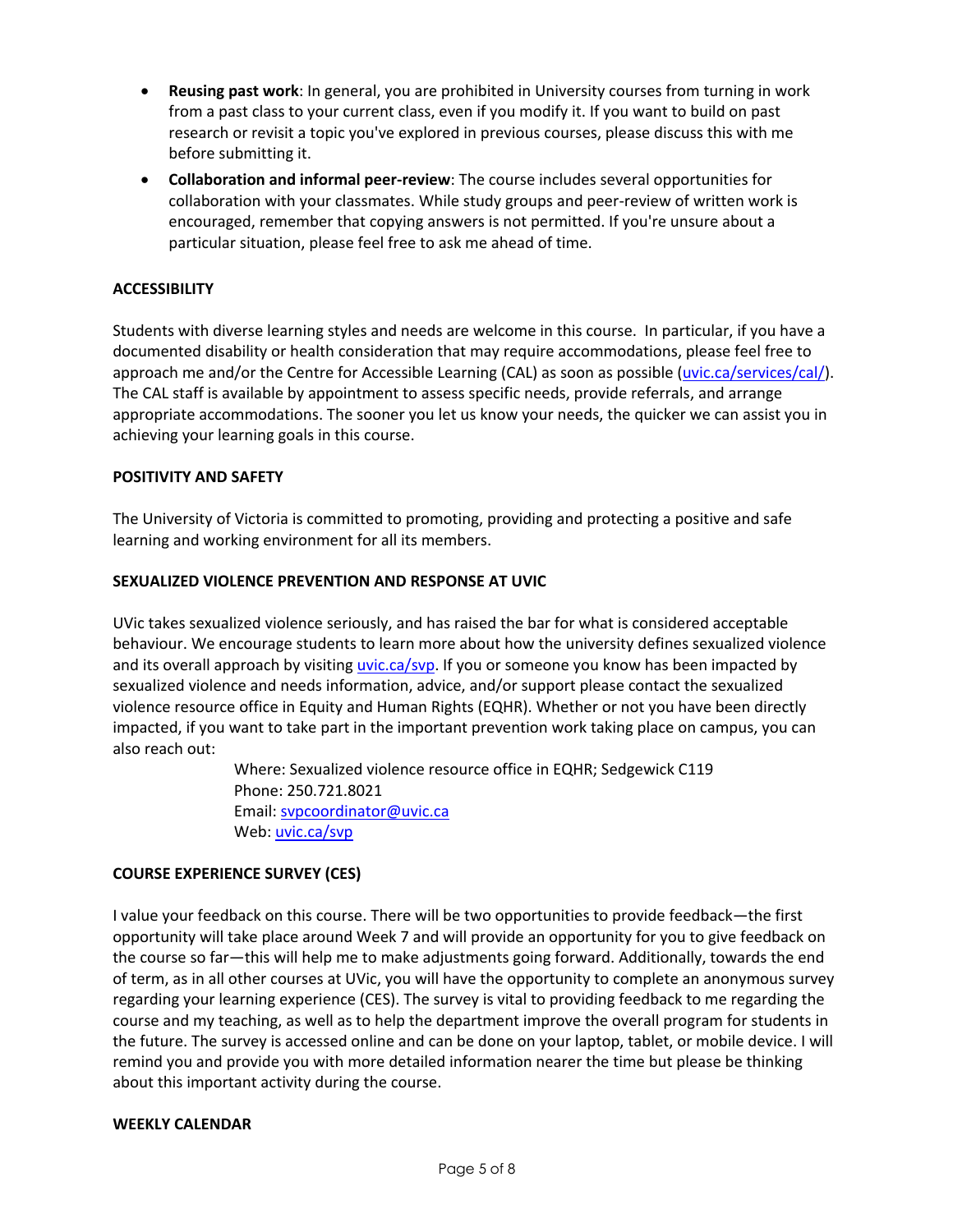| <b>WEEK</b>    | <b>DATE</b>                                         |                                                                                                                                           |  |
|----------------|-----------------------------------------------------|-------------------------------------------------------------------------------------------------------------------------------------------|--|
| $\mathbf{1}$   | $1/10$ & $1/13$<br>(1/10 & 1/13 online via<br>Zoom) | <b>Course Intro--</b><br>"What is Geography?"                                                                                             |  |
| $\mathbf{2}$   | 1/17 & 1/20<br>(1/17 & 1/20 online via<br>Zoom)     | <b>Physical Processes-Lithosphere</b>                                                                                                     |  |
| 3              | 1/24 & 1/27                                         | <b>Physical Processes--Hydrosphere</b>                                                                                                    |  |
|                | 1/26                                                | Last day to add Spring Term courses                                                                                                       |  |
| 4              | $1/30$ & $2/3$                                      | Physical Processes-Atmosphere and Biosphere                                                                                               |  |
| 5              | 2/7 & 2/10                                          | <b>Population-Human Settlement</b>                                                                                                        |  |
| 6              | $2/14$ & $2/17$                                     | <b>Population Dynamics</b>                                                                                                                |  |
| $\overline{7}$ | <b>READING BREAK</b><br><b>NO CLASSES</b>           |                                                                                                                                           |  |
| 8              | 2/28 & 3/3<br>(online or asynchronous<br>classes)   | <b>Migration</b>                                                                                                                          |  |
|                | 2/28                                                | Last day to drop Spring Term courses without penalty of<br>failure                                                                        |  |
| 9              | 3/7 & 3/10                                          | <b>Colonization outside the Americas</b><br>3/10 Guest Lecture: Xoán Paredes                                                              |  |
| 10             | $3/14$ & $3/17$                                     | <b>Resources &amp; Human-Environment Interactions</b><br>3/14 Guest Lecture: (soon to be Dr.) Alanna Higgins, West<br>Virginia University |  |
| 11             | 3/21 & 83/24                                        | <b>Hemispheric Connections</b>                                                                                                            |  |
| 12             | 3/28 & 3/31<br>(3/28 asynchronous class)            | <b>Development</b><br>3/31 Guest Lecture: Dr. Shae Frydenlund, University of<br>Pennsylvania Perry World House                            |  |
| 13             | 4/484/7                                             | <b>Colonialism in the Americas</b><br>4/4 Guest Lecture: Shaghayegh Tajvidi, National Observer                                            |  |
| <b>Finals</b>  | 4/24 by 11:59 PM PDT                                | <b>Capstone Projects Due</b>                                                                                                              |  |

## **DISCLAIMER**

**The above schedule, policies, procedures, and assignments in this course are subject to change in the event of extenuating circumstances. Any changes will be communicated to students ahead of time and will not result in extra burden to students.**

# **FACULTY FEEDBACK AND RESPONSE TIME:**

The following list will give you an idea of my intended availability throughout the course.

#### **Grading and Feedback:**

Most assignments are small and will usually be graded within a few days. For any larger assignments, you can generally expect feedback within **7 days**.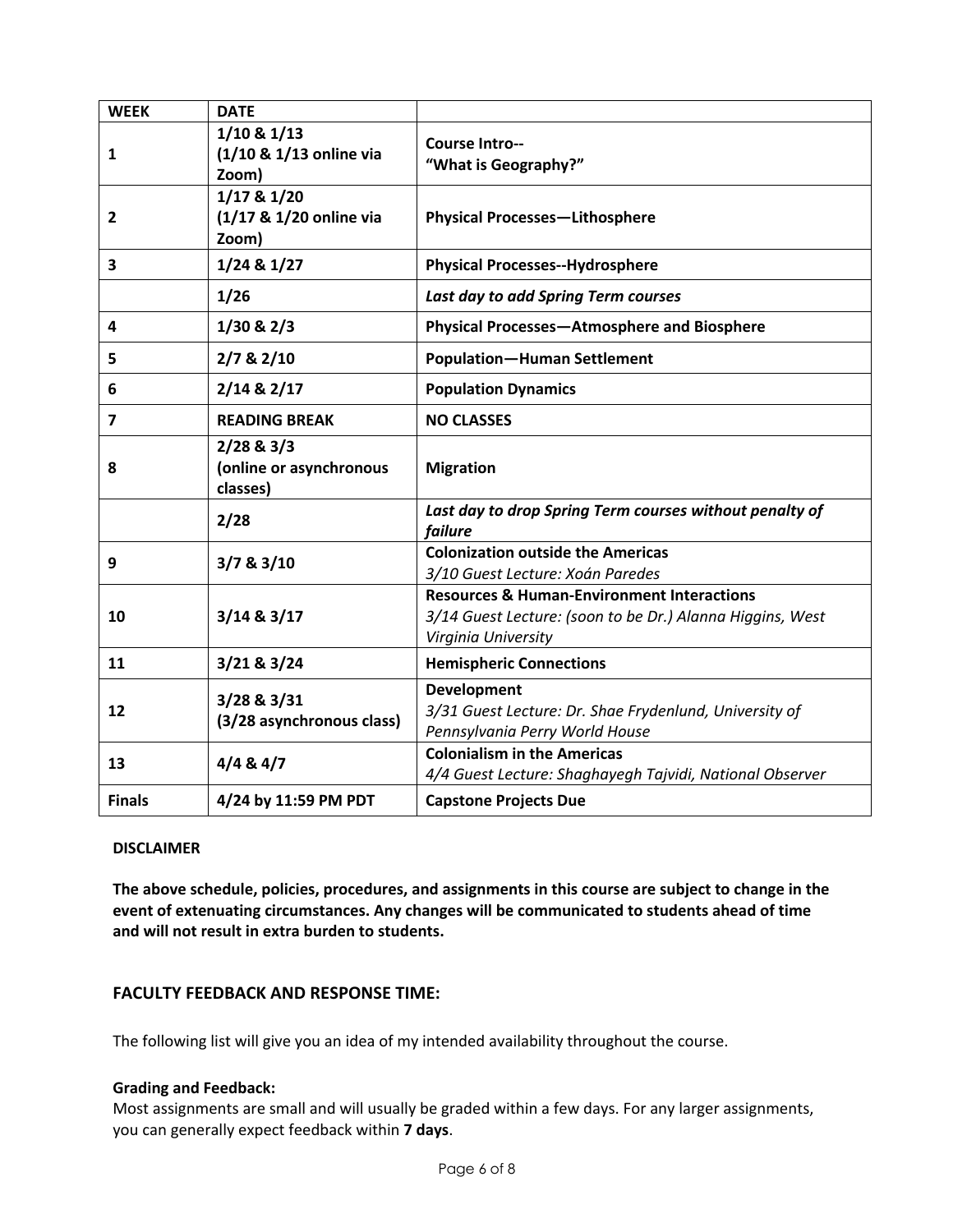## **E-mail:**

I will typically respond to e-mails within **24 hours on school days, but please allow up to 48 hours. I do not mind being e-mailed on the weekends, but I do ask that you reserve this to emergencies/urgent situations only.**

#### **Office Hours:**

I will offer office hours in person, and virtually through Zoom. **Please attend office hours if you have questions and are able to attend—doing so will help me to get to know you better as a student and can allow me to provide more one-on-one help with course concepts.**

## **OTHER TOPICS**

#### **Email/In-Person Decorum:**

Professional communication is expected at all times; I will always treat you with respect in my communications, so I ask that you do the same. Feel free to address me by my first name in e-mail communications or in person (i.e. Dear Deondre), but **please do address me by name**. If you want to use an honorific, "Dr. Smiles" works fine in all communications.

When e-mailing me, please include "GEOG 388" in the subject line so that I know it is regarding class. The exception is if you are messaging me on Brightspace, it will automatically let me know.

# **DISCUSSION, COMMUNICATION AND WRITING GUIDELINES**

The following are general expectations for how we should communicate as a class. Above all, please remember to be respectful and thoughtful.

- **Writing style**: Written assignments should have a professional tone. For discussions and other communication there is no need to act as if you were writing a research paper, but you should still remember to write using good grammar, spelling, and punctuation. If you want feedback on your writing, I am always happy to provide it.
- **Tone and civility**: Let's maintain a supportive learning community where everyone feels safe and where people can disagree amicably. Remember that sarcasm doesn't always come across online or in-person. **Homophobic, racist, xenophobic and sexist language is not tolerated in my class. If you are in violation of this policy, I will ask you to meet with me in office hours to discuss your conduct in class. A second violation will result in my recommendation that you drop the class.**
- **Electronics usage:** The use of personal laptops or tablets for note-taking purposes is permitted and encouraged. Doing anything on your laptops and/or tablets that is not related to class is discouraged. The use of your phone during class is also discouraged. If I find that you are extremely distracted during class, I will likely reach out to you for a chat about what we can to make sure you are more 'present' in class.
- **Backing up your work**: Please make sure you are saving your work! Technical issues can happen with computers and I don't want you to lose any work that you have spent time and effort on. I highly recommend saving your work in multiple places, such as an external hard drive, the 'cloud', a flash drive, etc.

**NOTE:**